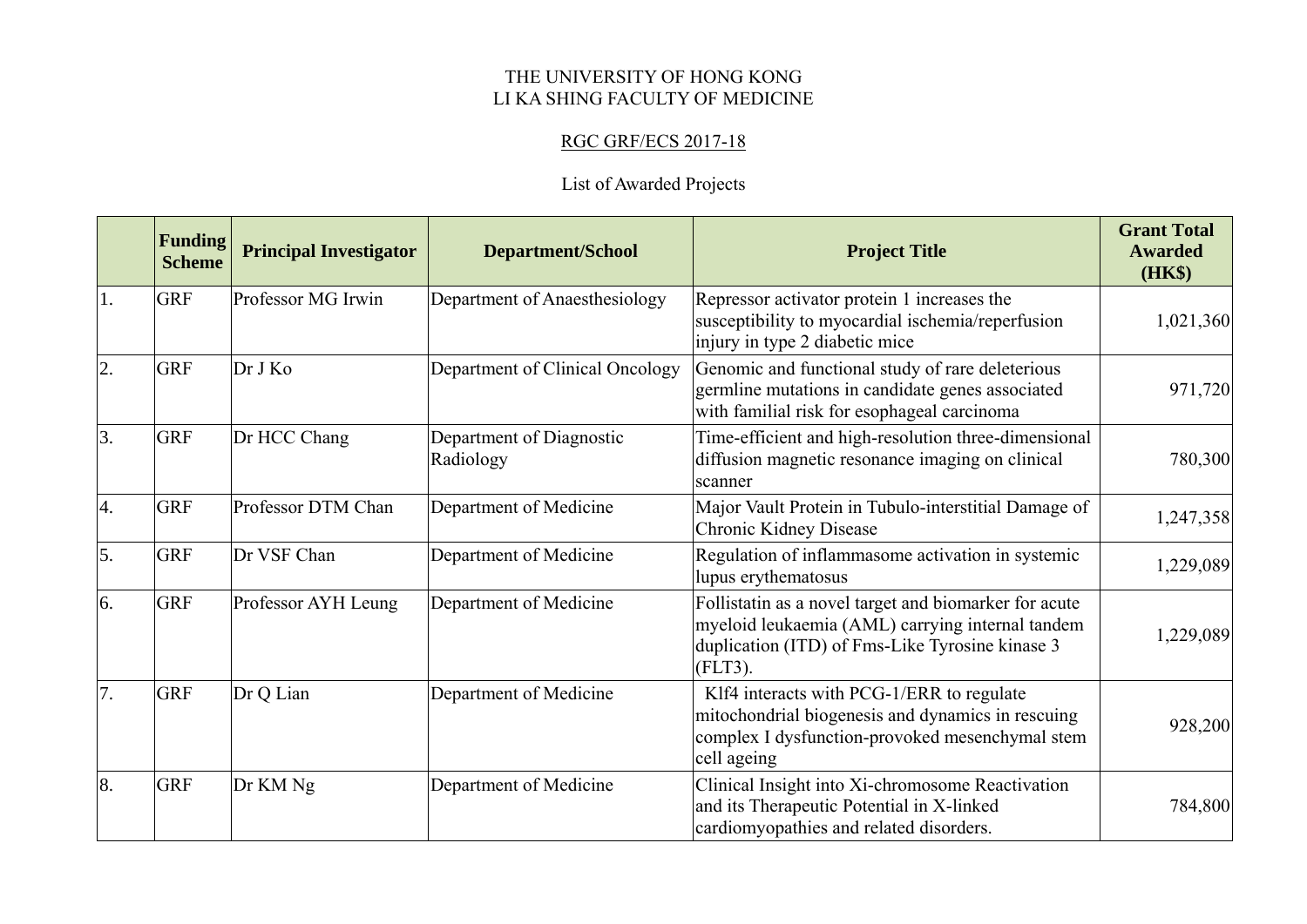| 9.  | <b>GRF</b> | Professor KC Tan    | Department of Medicine                                      | Role of the inducible degrader of low-density<br>lipoprotein receptor (IDOL) in lipoprotein<br>metabolism                                                 | 1,025,393 |
|-----|------------|---------------------|-------------------------------------------------------------|-----------------------------------------------------------------------------------------------------------------------------------------------------------|-----------|
| 10. | <b>GRF</b> | Professor A Xu      | Department of Medicine                                      | UCP1 Independent Mechanisms Mediate the<br>Crosstalk between Brown and White Adipose Tissue<br>to Dissipate Energy                                        | 1,215,840 |
| 11. | <b>GRF</b> | Dr TCC Yau          | Department of Medicine                                      | A Phase 1b Study of Polo-like Kinase 4 inhibitor<br>CFI-400945 in Advanced Hepatocellular Carcinoma                                                       | 854,241   |
| 12. | <b>GRF</b> | Dr KH Kok           | Department of Microbiology                                  | Functional role of an interferon-stimulated gene<br>IFIRM in influenza A virus infection                                                                  | 1,196,388 |
| 13. | <b>GRF</b> | Dr KH Sze           | Department of Microbiology                                  | Structure and function study of Mp1p of pathogenic<br>Talaromyces (Penicillium) marneffei: a novel<br>virulence mechanism for the evasion of host defense | 1,196,004 |
| 14. | <b>GRF</b> | Dr CN Chiu          | Department of Obstetrics and<br>Gynaecology                 | The roles of spermatozoa-oviductal epithelial cell<br>interaction on the selection of fertilization-competent<br>sperm and fertilization in humans        | 1,125,910 |
| 15. | <b>GRF</b> | Professor EHY Ng    | Department of Obstetrics and<br>Gynaecology                 | The regulatory role of placenta-derived extracellular<br>vesicles on the differentiation and functions of human<br>decidual macrophages                   | 1,008,089 |
| 16. | <b>GRF</b> | Professor WSB Yeung | Department of Obstetrics and<br>Gynaecology                 | The action of microRNA let-7 on blastocyst<br>formation in mice                                                                                           | 1,211,819 |
| 17. | <b>GRF</b> | Dr P Ip             | Department of Paediatrics and<br><b>Adolescent Medicine</b> | Does methylphenidate treatment increase seizure risk<br>in children and adolescents with Attention Deficit<br><b>Hyperactivity Disorder?</b>              | 360,000   |
| 18. | <b>GRF</b> | Professor W Tu      | Department of Paediatrics and<br><b>Adolescent Medicine</b> | Costimulatory effect of 4-1BB signal in the antitumor<br>activity of human gammadelta-T cells against EBV-<br>induced lymphoproliferative disease         | 1,232,899 |
| 19. | <b>GRF</b> | Dr CC Wong          | Department of Pathology                                     | The molecular regulations, roles, and clinical<br>implications of hypoxia-induced porcupine in<br>hepatocellular carcinoma                                | 1,014,736 |
| 20. | <b>GRF</b> | Dr GPH Leung        | Department of Pharmacology and<br>Pharmacy                  | Role of equilibrative nucleoside transporter-4 in the<br>cardioprotection against ischemia-reperfusion injury<br>in diabetes mellitus                     | 745,414   |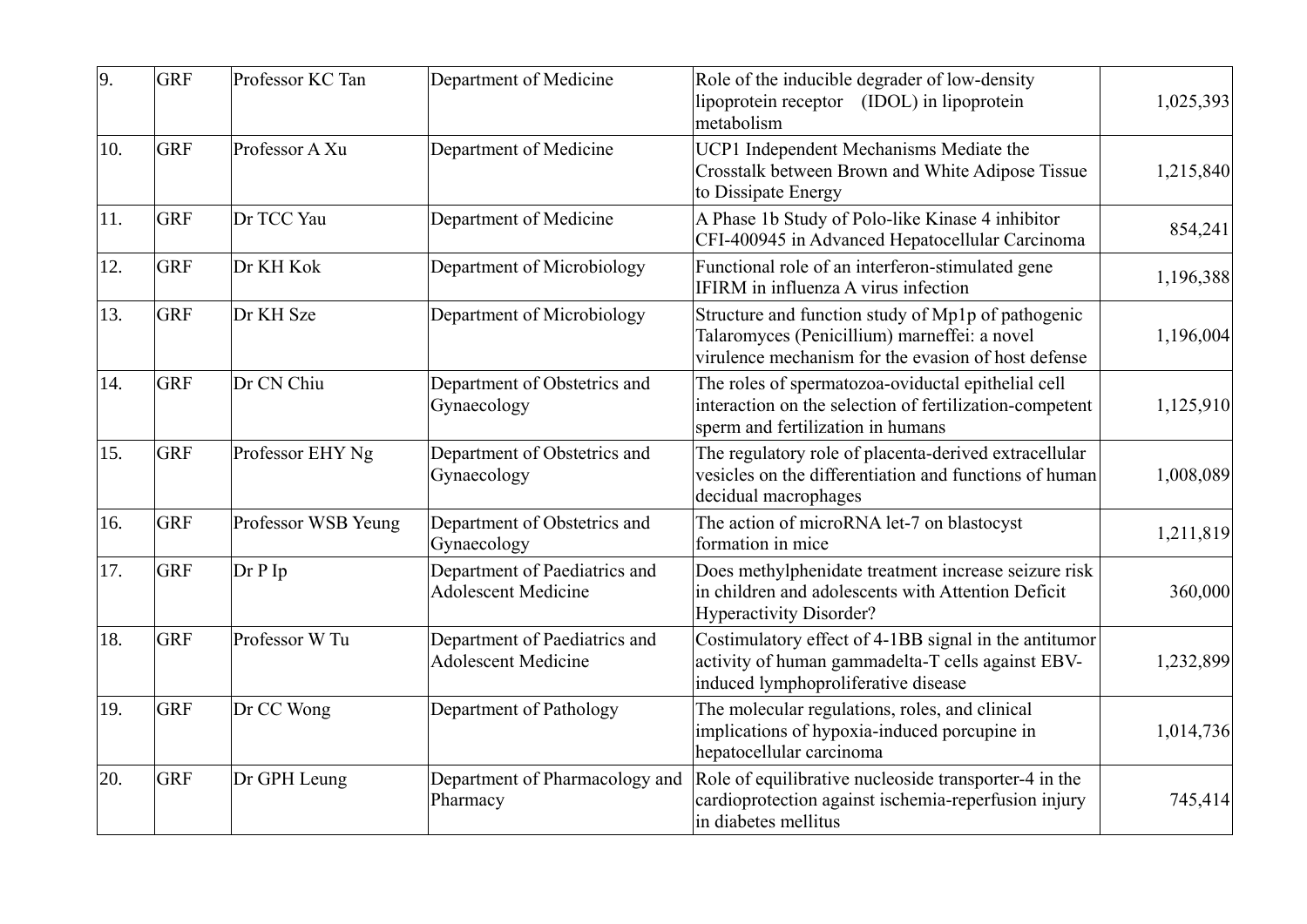| 21. | <b>GRF</b> | Dr Y Wang           | Department of Pharmacology and<br>Pharmacy | Lipocalin-2: a key mediator of tissue fibrosis in<br>obesity-associated cardiometabolic renal syndrome                                                                                                        | 1,225,400 |
|-----|------------|---------------------|--------------------------------------------|---------------------------------------------------------------------------------------------------------------------------------------------------------------------------------------------------------------|-----------|
| 22. | <b>GRF</b> | Dr W Chang          | Department of Psychiatry                   | Glutamatergic abnormalities and prediction of<br>clinical and functional outcomes in individual at<br>clinical high-risk for psychosis: a 2-year longitudinal<br>proton magnetic resonance spectroscopy study | 1,092,090 |
| 23. | <b>GRF</b> | Dr ACY Chan         | Department of Surgery                      | Effect of associating liver partition and portal vein<br>ligation for staged hepatectomy (ALPPS) on tumor<br>aggressiveness and oncological outcome after<br>resection of hepatocellular carcinoma            | 1,144,089 |
| 24. | <b>GRF</b> | Professor K Man     | Department of Surgery                      | The role of mitochondrial regulation in marginal graft<br>injury after living donor liver transplantation                                                                                                     | 1,403,701 |
| 25. | <b>GRF</b> | Dr TP Ng            | Department of Surgery                      | The role of glutathione S-transferase A2 (GSTA2) in<br>hepatocellular carcinoma recurrence after liver<br>transplantation                                                                                     | 621,140   |
| 26. | <b>GRF</b> | Dr CLT Wong         | Department of Surgery                      | A multicenter, randomized controlled trial of<br>stereotactic body radiation therapy (SBRT) versus<br>transarterial chemoembolization (TACE) in patients<br>with unresectable hepatocellular carcinoma        | 906,100   |
| 27. | <b>GRF</b> | Dr TS Wong          | Department of Surgery                      | Induced impairment of natural killer cell cytotoxicity<br>against head and neck cancers by NOX5                                                                                                               | 884,691   |
| 28. | <b>GRF</b> | Professor D Chan    | School of Biomedical Sciences              | Understanding hyperplastic callus and abnormal bone<br>formation in osteogenesis imperefecta type V                                                                                                           | 959,452   |
| 29. | <b>GRF</b> | Professor YS Chan   | School of Biomedical Sciences              | Selective recruitment of inhibitory interneurons to<br>vestibular microcircuits for distinct behaviour                                                                                                        | 1,088,000 |
| 30. | <b>GRF</b> | Dr RCC Chang        | <b>School of Biomedical Sciences</b>       | Investigating the significant roles of PKR on<br>systemic inflammation triggered neuroinflammation<br>and cognitive dysfunctions                                                                              | 849,886   |
| 31. | <b>GRF</b> | Professor KSE Cheah | <b>School of Biomedical Sciences</b>       | Molecular control of hypertrophic chondrocyte cell<br>fate and lineage extension                                                                                                                              | 1,229,763 |
| 32. | <b>GRF</b> | Dr AL Cheung        | <b>School of Biomedical Sciences</b>       | Significance of miR-338-5p in modulating PAK4<br>signaling and metastasis of esophageal cancer                                                                                                                | 1,166,553 |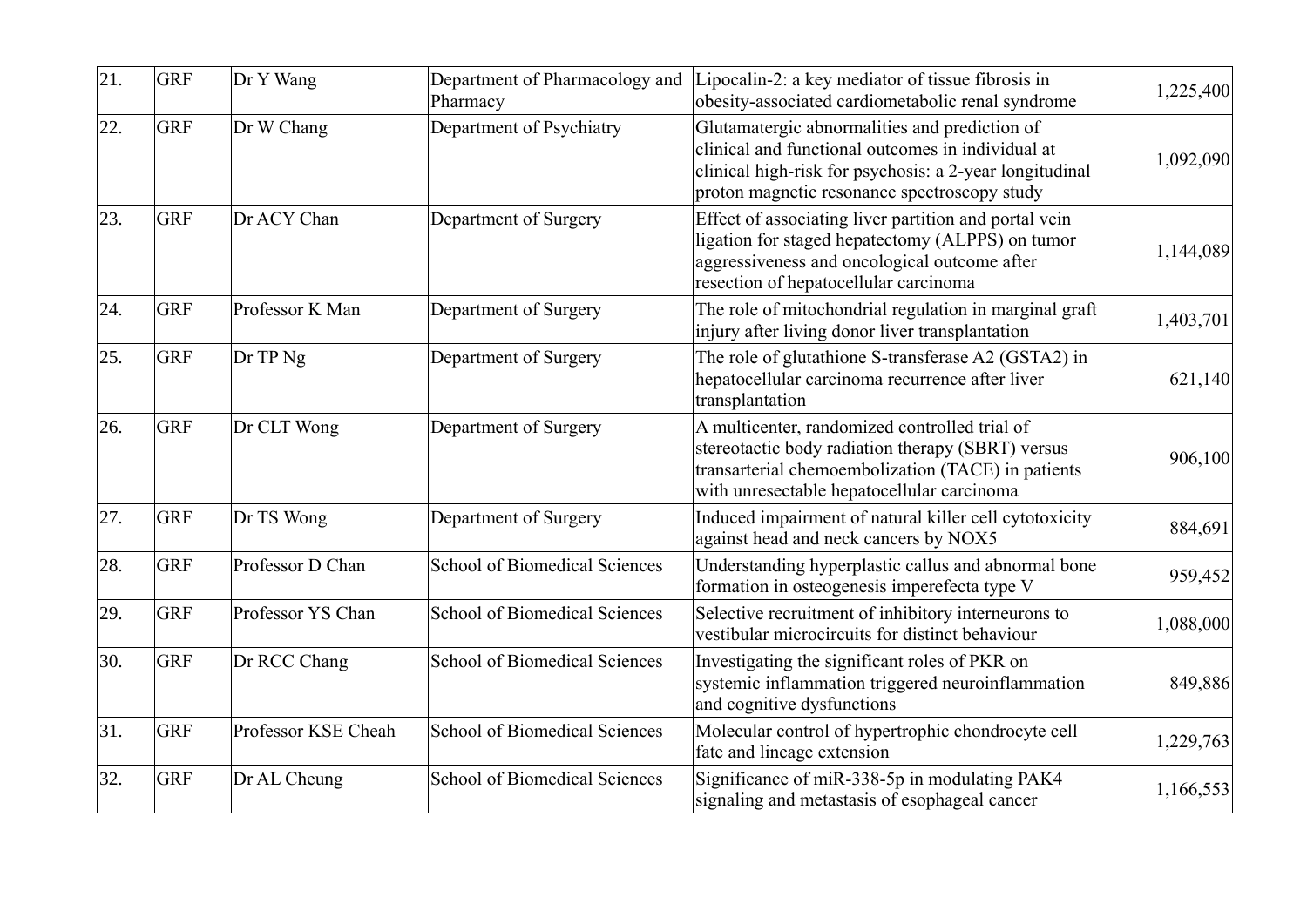| 33. | <b>GRF</b> | Dr MCH Cheung    | <b>School of Biomedical Sciences</b> | Elucidating the role of DEPDC1B in melanoma<br>development and therapy                                                                                                                                     | 952,554   |
|-----|------------|------------------|--------------------------------------|------------------------------------------------------------------------------------------------------------------------------------------------------------------------------------------------------------|-----------|
| 34. | <b>GRF</b> | Dr YP Ching      | <b>School of Biomedical Sciences</b> | Characterization of the role of liver cancer stem cell<br>marker, CD133 in promoting chromosome instability<br>in hepatocarcinogenesis                                                                     | 1,025,393 |
| 35. | <b>ECS</b> | Dr B Gao         | <b>School of Biomedical Sciences</b> | Regulation of non-canonical Wnt/PCP signaling by<br>Vangl2 phosphorylation                                                                                                                                 | 1,313,444 |
| 36. | <b>GRF</b> | Dr MSY Huen      | <b>School of Biomedical Sciences</b> | A Study of TRAIP in Replicative Stress Responses:<br>Regulation and Relevance to Seckel Syndrome                                                                                                           | 1,080,000 |
| 37. | <b>GRF</b> | Professor D Jin  | <b>School of Biomedical Sciences</b> | Regulatory roles of WD40 repeat-containing protein<br>5 (WDR5) in hepatitis B virus transcription                                                                                                          | 1,179,517 |
| 38. | <b>GRF</b> | Dr SKY Ma        | <b>School of Biomedical Sciences</b> | Role of protein arginine methyltransferase 6<br>(PRMT6) in metabolic reprogramming in<br>hepatocellular carcinoma                                                                                          | 767,822   |
| 39. | <b>GRF</b> | Dr RK Ng         | <b>School of Biomedical Sciences</b> | Epigenetic regulation of C/EBP-epsilon enhancer<br>activity in MLL-rearranged leukemia                                                                                                                     | 972,925   |
| 40. | <b>GRF</b> | Dr C Qian        | School of Biomedical Sciences        | Identification and characterization a novel protein<br>complex in rRNA transcription                                                                                                                       | 1,499,389 |
| 41. | <b>GRF</b> | Dr YME Wong      | <b>School of Biomedical Sciences</b> | The roles of Eya1 and Six1 transcription factors in<br>regulating the mammalian cochlear hair cell<br>morphogenesis                                                                                        | 972,400   |
| 42. | <b>GRF</b> | Dr CH Yu         | <b>School of Biomedical Sciences</b> | Investigating the functional role of myosin-1e in<br>cytoskeletal regulations, podosome formations, and<br>matrix organizations                                                                            | 877,625   |
| 43. | <b>GRF</b> | Dr J Rong        | School of Chinese Medicine           | Plant-derived celastrol ameliorates metabolic<br>dysfunctions, oxidative stress and inflammation in<br>diet-induced obesity via disrupting the cross-talk<br>between PKM2, HIF-1 $\alpha$ and IL-1 $\beta$ | 1,229,089 |
| 44. | <b>GRF</b> | Professor J Shen | School of Chinese Medicine           | Exploring Molecular Targets for Drug Discovery to<br>Preventing Hyperglycemia-mediated Hemorrhagic<br>transformation in Ischemic Stroke: Sodium<br>Danshensu (SDSS) as an Example                          | 980,801   |